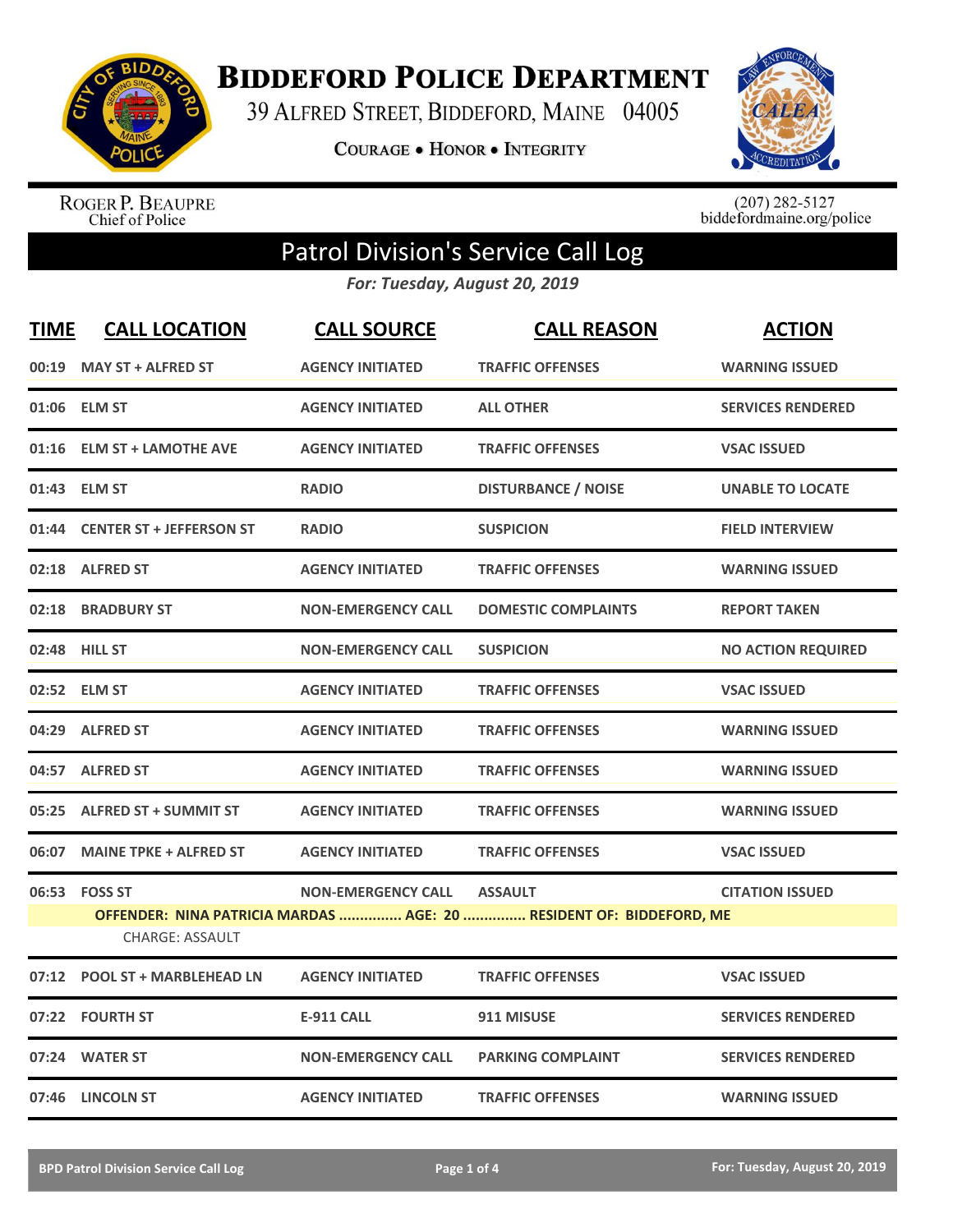| <b>TIME</b> | <b>CALL LOCATION</b>                          | <b>CALL SOURCE</b>        | <b>CALL REASON</b>                                                    | <b>ACTION</b>                |
|-------------|-----------------------------------------------|---------------------------|-----------------------------------------------------------------------|------------------------------|
|             | 08:22 POOL ST + FOSS ST                       | <b>AGENCY INITIATED</b>   | <b>TRAFFIC OFFENSES</b>                                               | <b>WARNING ISSUED</b>        |
|             | 08:32 POOL ST                                 | <b>AGENCY INITIATED</b>   | <b>TRAFFIC OFFENSES</b>                                               | <b>WARNING ISSUED</b>        |
|             | 08:51 BIDDEFORD GATEWAY CTR                   | <b>NON-EMERGENCY CALL</b> | <b>ANIMAL COMPLAINT</b>                                               | <b>GONE ON ARRIVAL</b>       |
|             | 08:54 BARRA RD                                | <b>NON-EMERGENCY CALL</b> | <b>PARKING COMPLAINT</b>                                              | <b>GONE ON ARRIVAL</b>       |
|             | 08:59 HILLS BEACH RD                          | <b>NON-EMERGENCY CALL</b> | <b>PARKING COMPLAINT</b>                                              | <b>SERVICES RENDERED</b>     |
|             | 09:42 HILLS BEACH RD + SKY HARBOR             | <b>NON-EMERGENCY CALL</b> | <b>DPW REQUEST</b>                                                    | <b>REFERRED OTHER AGENCY</b> |
|             | 09:54 ELM ST                                  | <b>AGENCY INITIATED</b>   | <b>TRAFFIC OFFENSES</b>                                               | <b>VSAC ISSUED</b>           |
|             | 10:20 MAINE TPKE + ALFRED ST                  | <b>E-911 CALL</b>         | <b>DISABLED VEHICLE</b>                                               | <b>VEHICLE TOWED</b>         |
|             | 10:23 ELM ST                                  | <b>NON-EMERGENCY CALL</b> | <b>ARTICLES LOST/FOUND</b>                                            | <b>SERVICES RENDERED</b>     |
|             | 10:41 ALFRED ST                               | <b>E-911 CALL</b>         | 911 MISUSE                                                            | <b>NO ACTION REQUIRED</b>    |
|             | 10:52 ANDREWS RD                              | <b>E-911 CALL</b>         | 911 MISUSE                                                            | <b>NEGATIVE CONTACT</b>      |
|             | 11:43 SOUTH ST + MAY ST                       | <b>AGENCY INITIATED</b>   | <b>TRAFFIC OFFENSES</b>                                               | <b>WARNING ISSUED</b>        |
| 12:03       | <b>MARINER WAY</b>                            | <b>NON-EMERGENCY CALL</b> | <b>ANIMAL COMPLAINT</b>                                               | <b>NO ACTION REQUIRED</b>    |
|             | 12:05 ALFRED ST                               | <b>NON-EMERGENCY CALL</b> | <b>VIOL OF BAIL CONDITIONS</b>                                        | <b>ARREST(S) MADE</b>        |
|             | <b>CHARGE: VIOLATING CONDITION OF RELEASE</b> |                           | OFFENDER: PHYLLIS DORIS TIBBETTS  AGE: 53  RESIDENT OF: BIDDEFORD, ME |                              |
|             | 12:15 HIGH ST                                 | <b>NON-EMERGENCY CALL</b> | <b>CIVIL COMPLAINT</b>                                                | <b>CIVIL COMPLAINT</b>       |
|             | 12:54 HILL ST + KING ST                       | <b>NON-EMERGENCY CALL</b> | <b>CODES ENFORCEMENT</b>                                              | <b>REFERRED OTHER AGENCY</b> |
|             | <b>13:12 MAIN ST</b>                          | <b>NON-EMERGENCY CALL</b> | <b>SHOPLIFTING</b>                                                    | <b>WARNING ISSUED</b>        |
|             | 13:30 WASHINGTON ST                           | <b>WALK-IN AT STATION</b> | <b>PAPERWORK</b>                                                      | <b>SERVICES RENDERED</b>     |
|             | 13:33 MILE STRETCH RD                         | WALK-IN AT STATION        | <b>HARASSMENT</b>                                                     | <b>NO VIOLATION</b>          |
|             | 14:11 BIDDEFORD GATEWAY CTR                   | <b>NON-EMERGENCY CALL</b> | <b>SUSPICION</b>                                                      | <b>REFERRED OTHER AGENCY</b> |
|             | 14:14 YATES ST                                | <b>NON-EMERGENCY CALL</b> | <b>ANIMAL COMPLAINT</b>                                               | <b>SERVICES RENDERED</b>     |
|             | <b>14:50 BOULDER WAY</b>                      | <b>NON-EMERGENCY CALL</b> | <b>SHOPLIFTING</b>                                                    | <b>REPORT TAKEN</b>          |
|             | 14:55 SOUTH ST                                | E-911 CALL                | 911 MISUSE                                                            | <b>SERVICES RENDERED</b>     |
|             | 14:58 SOUTH ST                                | <b>NON-EMERGENCY CALL</b> | <b>DISABLED VEHICLE</b>                                               | <b>GONE ON ARRIVAL</b>       |
|             | 15:40 ELM ST                                  | <b>NON-EMERGENCY CALL</b> | <b>CHECK WELFARE</b>                                                  | <b>SERVICES RENDERED</b>     |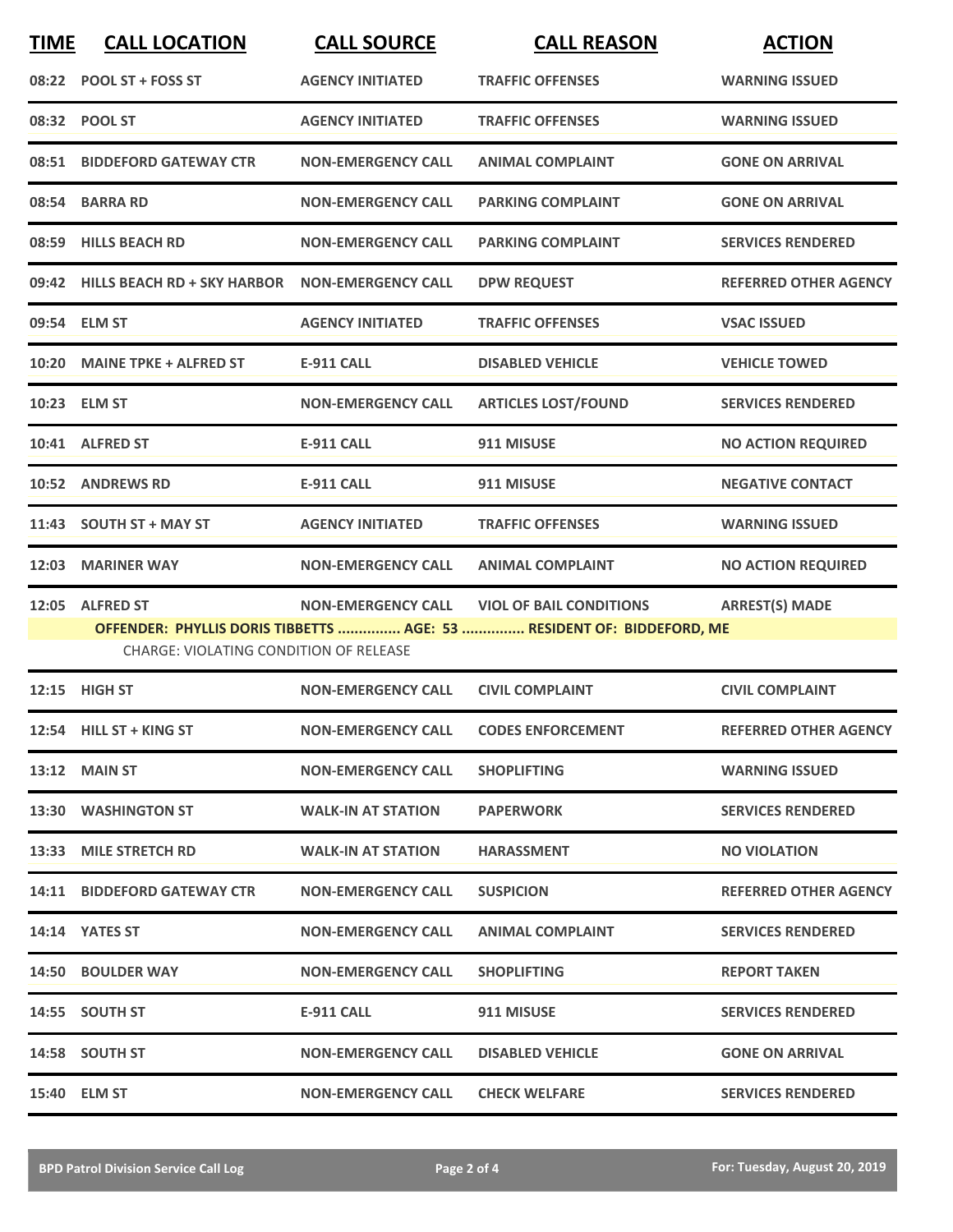| <b>TIME</b> | <b>CALL LOCATION</b>                                                                                                                         | <b>CALL SOURCE</b>                                      | <b>CALL REASON</b>                                              | <b>ACTION</b>             |  |  |
|-------------|----------------------------------------------------------------------------------------------------------------------------------------------|---------------------------------------------------------|-----------------------------------------------------------------|---------------------------|--|--|
|             | <b>15:51 FRANKLIN ST</b>                                                                                                                     | <b>WALK-IN AT STATION</b>                               | <b>ARTICLES LOST/FOUND</b>                                      | <b>REPORT TAKEN</b>       |  |  |
|             | <b>15:55 HARRISON AVE</b>                                                                                                                    | <b>WALK-IN AT STATION</b>                               | <b>PAPERWORK</b>                                                | <b>SERVICES RENDERED</b>  |  |  |
|             | 16:33 ALFRED ST                                                                                                                              | <b>NON-EMERGENCY CALL</b>                               | <b>SUSPICION</b>                                                | <b>SERVICES RENDERED</b>  |  |  |
|             | 16:51 MAIN ST                                                                                                                                | <b>E-911 CALL</b>                                       | <b>WATER EMERGENCY (INLAND)</b>                                 | <b>SERVICES RENDERED</b>  |  |  |
| 17:14       | <b>BOULDER WAY</b>                                                                                                                           | <b>AGENCY INITIATED</b>                                 | <b>SHOPLIFTING</b>                                              | <b>CITATION ISSUED</b>    |  |  |
|             |                                                                                                                                              | <b>CHARGE: THEFT BY UNAUTHORIZED TAKING OR TRANSFER</b> | OFFENDER: KAYLEE A LUSSIER  AGE: 20  RESIDENT OF: BIDDEFORD, ME |                           |  |  |
|             | <b>CHARGE: VIOLATING CONDITION OF RELEASE</b>                                                                                                |                                                         |                                                                 |                           |  |  |
|             | 17:31 ELM ST                                                                                                                                 | <b>NON-EMERGENCY CALL</b>                               | <b>DOMESTIC COMPLAINTS</b>                                      | <b>REPORT TAKEN</b>       |  |  |
|             | 17:34 SOUTH ST                                                                                                                               | <b>NON-EMERGENCY CALL</b>                               | <b>DOMESTIC COMPLAINTS</b>                                      | <b>NO ACTION REQUIRED</b> |  |  |
|             | 17:43 ALFRED ST                                                                                                                              | <b>NON-EMERGENCY CALL</b>                               | <b>CIVIL COMPLAINT</b>                                          | <b>SERVICES RENDERED</b>  |  |  |
|             | 18:06 ALFRED ST                                                                                                                              | <b>NON-EMERGENCY CALL</b>                               | <b>COURT ORDERED CHECK IN</b>                                   | <b>SERVICES RENDERED</b>  |  |  |
|             | 18:22 ELM ST                                                                                                                                 | <b>E-911 CALL</b>                                       | 911 MISUSE                                                      | <b>NO ACTION REQUIRED</b> |  |  |
| 18:38       | <b>MAIN ST</b>                                                                                                                               | <b>WALK-IN AT STATION</b>                               | <b>ARTICLES LOST/FOUND</b>                                      | <b>SERVICES RENDERED</b>  |  |  |
|             | 18:51 ST MARYS ST                                                                                                                            | <b>AGENCY INITIATED</b>                                 | <b>WARRANT ARREST</b>                                           | <b>ARREST(S) MADE</b>     |  |  |
|             | <b>CHARGE: WARRANT ARREST</b>                                                                                                                | OFFENDER: ERIC LEE MAYO  AGE: 33  RESIDENT OF: SACO, ME |                                                                 |                           |  |  |
| 19:20       | <b>SHOPS WAY</b>                                                                                                                             | <b>E-911 CALL</b>                                       | 911 MISUSE                                                      | <b>SERVICES RENDERED</b>  |  |  |
|             | 19:28 WASHINGTON ST                                                                                                                          | <b>NON-EMERGENCY CALL</b>                               | <b>FIGHTS</b>                                                   | <b>SERVICES RENDERED</b>  |  |  |
|             | <b>20:10 MAIN ST</b>                                                                                                                         | <b>NON-EMERGENCY CALL</b>                               | <b>SUSPICION</b>                                                | <b>REPORT TAKEN</b>       |  |  |
|             | 20:21 BACON ST                                                                                                                               | <b>NON-EMERGENCY CALL</b>                               | <b>DISTURBANCE / NOISE</b>                                      | <b>SERVICES RENDERED</b>  |  |  |
|             | 21:03 PARKER RIDGE RD                                                                                                                        | <b>NON-EMERGENCY CALL</b>                               | <b>ANIMAL COMPLAINT</b>                                         | <b>SERVICES RENDERED</b>  |  |  |
|             | 21:06 ST MARYS ST                                                                                                                            | <b>E-911 CALL</b>                                       | <b>THEFT</b>                                                    | <b>REPORT TAKEN</b>       |  |  |
|             | 21:08 ELM ST                                                                                                                                 | <b>NON-EMERGENCY CALL</b>                               | <b>DISTURBANCE / NOISE</b>                                      | <b>SERVICES RENDERED</b>  |  |  |
|             | 21:29 SOUTH ST                                                                                                                               | <b>NON-EMERGENCY CALL</b>                               | <b>SUSPICION</b>                                                | <b>SERVICES RENDERED</b>  |  |  |
|             | 21:51 POOL ST                                                                                                                                | <b>E-911 CALL</b>                                       | 911 MISUSE                                                      | <b>SERVICES RENDERED</b>  |  |  |
| 22:35       | <b>BOULDER WAY</b>                                                                                                                           | <b>NON-EMERGENCY CALL</b>                               | <b>SHOPLIFTING</b>                                              | <b>CITATION ISSUED</b>    |  |  |
|             | OFFENDER: DALE ANDREWS FEENEY  AGE: 42  RESIDENT OF: OLD ORCHARD BEACH, ME<br>CHARGE: THEFT BY UNAUTHORIZED TAKING OR TRANSFER - SHOPLIFTING |                                                         |                                                                 |                           |  |  |
|             |                                                                                                                                              |                                                         |                                                                 |                           |  |  |